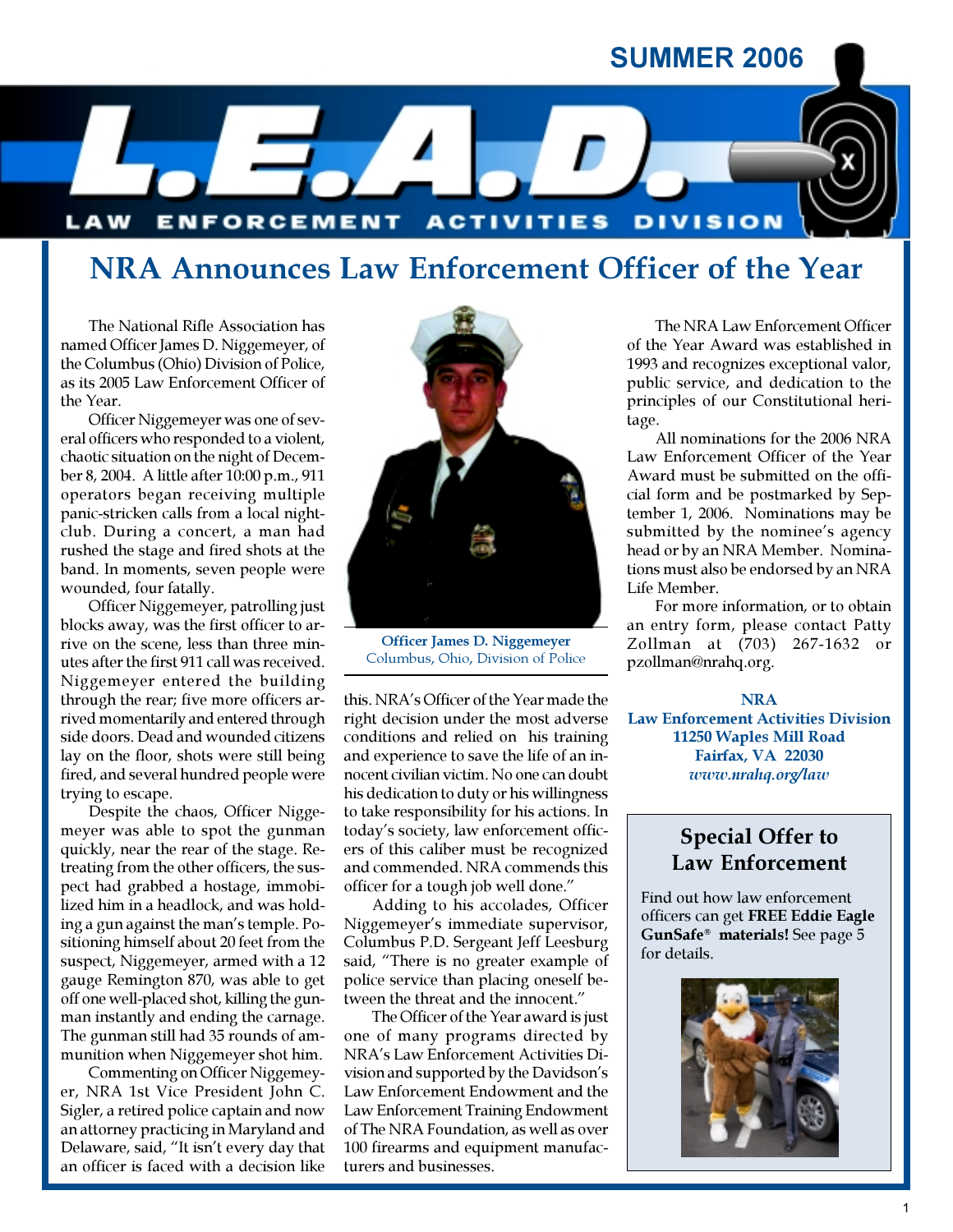# The Unintended Consequences of Well-Intentioned Training

### By Kenneth R. Murray

It happens every year. Reality Based Training (RBT) participants are killed during training. Such incidents are deemed accidental – and I guess they are, to the extent that they were not intentional – but each and every one of these deaths was preventable. In 2005, we lost three.

Ultimately, their fate was in the hands of the training staff. Sadly, most trainers who enter the realm of RBT are not experienced in this complex field. They might have specialized knowledge in areas that appear similar, but the art/ science of RBT is extremely specialized and it requires specialized knowledge and skills.

I have studied this topic for over 20 years. An extremely experienced RBT colleague of mine, Larry Tully from FLETC, once said, "We ran out of ways to do things wrong!" There is often a lot of value that can be gleaned by stumbling one's way to success, but with RBT such a path is fraught with grave danger. In the early days, before any guidelines for safety existed, the mistakes that were made were more understandable. Now that there is extensive information on how to conduct safe and effective training, ignorance of the safety issues is inexcusable.

The major problem for agencies new to RBT is that it appears much easier that it is. Inexperienced trainers attend RBT exercises put on by experienced trainers and they leave fired-up, thinking, "I want to do that at my agency." That's great; but such a trainer hasn't got a clue as to the complexities of conducting such training. They have seen the façade, but not the underlying architecture. The major danger of RBT is enthusiastic amateurs attempting to conduct it.

Another danger is well-intentioned trainers implementing drills without an understanding of the consequences of their methods. Two recent examples include an incident that occurred in Texas, and another that occurred in Georgia. In Texas, a recruit died during a "boxing" drill from head injuries. Boxing is a highly specialized form of fighting. Simply putting on gloves and headgear and then pitting people against one another is not "boxing." It might be well-intentioned, in that it sought to prepare officers for the "realities" of the street; but it was short-sighted, in that much of the preparation and many of the safeguards that are built into

## IALEFI Conference: June 11-16

Join NRA in supporting the International Association for Law Enforcement Firearms Instructors at their annual conference June 11-16 in West Palm Beach, Florida. NRA's Law Enforcement Training Department will be there with presentations and our information booth. Make your plans and reservations now! For more information, visit www.ialefi.com.

#### About the Author

Ken Murray is the original co-founder of SIMUNITION®. He lectures nationally and internationally on the topic of



simulation training and is considered the leading expert on Reality Based Training issues. His articles appear monthly in major law enforcement publications. Mr. Murray is also the author of the book, Training at the Speed of Life: The Definitive Textbook for Police and Military Reality Based Training, which is available at the Armiger website, www.armiger.net.

actual boxing training programs were simply not there. Well beyond this, I question the validity of boxing as a viable law enforcement technique. If it doesn't ingrain useable skills – or worse, it programs people for future failure – why do it?

The recruit killed in Georgia died during an exercise where the students were required by the instructor to face each other with "unloaded" conventional weapons. Inert cartridges were to be used. Recruits were to point their weapons at their partner, pull the trigger, do a malfunction drill that included a magazine exchange, and then pull the trigger again. Unfortunately, the instructor's second magazine contained a live round. While such drills should never be undertaken with fully functional firearms, the instructor thought that the use of inert cartridges was sufficient to ensure student safety. Obviously, it was not. He didn't know what he didn't know. Do I blame either of the responsible trainers directly? No. The system was broken, and probably still is.

It is important following any such incident that we not simply discard the training concepts out of a knee-jerk reaction. DPS, rightly so, understands the necessity to provide trainees with some experience in hard-hitting physical interactions. The instructor in Georgia, rightly so, understands the necessity for trainees to have experience in pointing guns at people and pulling the trigger. Conceptually, both drills will contribute to the safety of these officers during highrisk encounters. The concepts were sound. Their methods were not.

We must ensure that effective and realistic training continues – it is saving lives. But there is no room for shortcuts. No room for enthusiastic amateurs. If trainers aren't prepared to make the commitment to understand how to get it right, then please, don't do this! People can die. People have died.

Reality Based Training is a complex endeavor. There is much to learn before you jump in. Do the work – there are lives in the balance.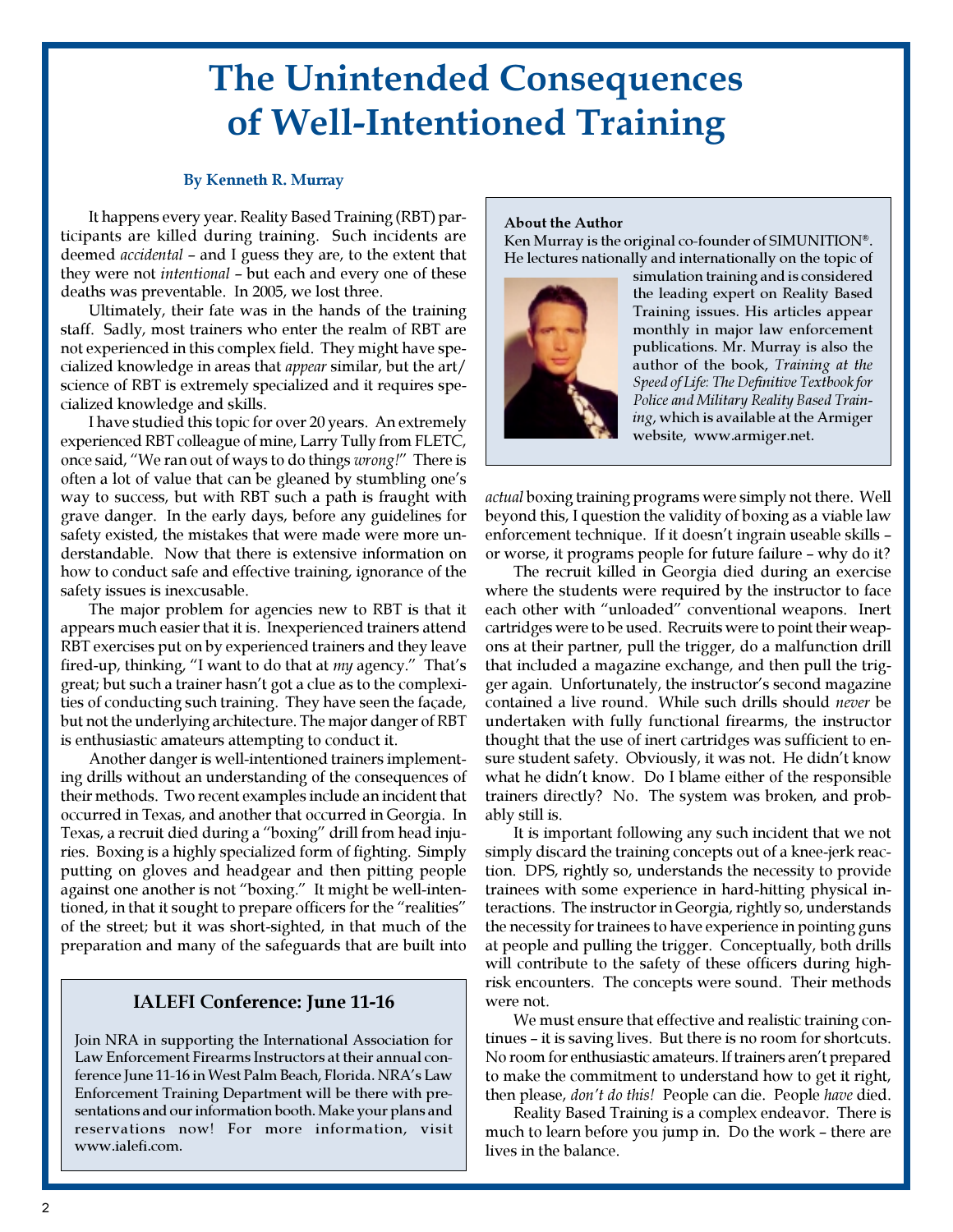# NRA'S NATIONAL POLICE CHAMPIONSHIPS MOVING TO NEW MEXICO

It's official – the National Rifle Association will hold its  $45<sup>th</sup>$  National Police Shooting Championships (NPSC) at Shooting Range State Park in Albuquerque, N.M., October 1-5, 2006.

NRA chose Albuquerque for several reasons. Shooting Range State Park is one of the few facili-

ties in the country with a range large enough to accommodate hundreds of competitors. The range management was also willing to build new backstops, undertake construction for a vendors' area, and install the specialized turning targets used in NPSC shooting events. Support from state and city officials, including \$1.37 million to finance the range improvements, was another reason for NRA to come to New Mexico.

 "Governor Bill Richardson and Albuquerque Mayor Martin Chavez were instrumental in bringing this championship to New Mexico," said NRA Executive Vice President Wayne LaPierre. "By hosting this event, Albuquerque is helping law enforcement officers hone their skills and keep our streets safer. We are certain that the state and city will be proud of this prestigious police championship."

"New Mexico is proud to partner with the NRA to host the National Police Shooting Championships," said Gover-



nor Bill Richardson. "I am committed to law enforcement and believe officers deserve the best facilities to test their skills. We've invested in Albuquerque's Shooting Range State Park to make it the premier facility in this country."

Held in Jackson, Mississippi from 1989 to 2004\*, NPSC draws close to 500 competitors from five countries, plus several hundred additional visitors – NRA staff, sponsors, vendors and competitors' families. More than \$250,000 in prizes, including over 130 firearms, will be awarded at the tournament, which is considered by many to be the world's most prestigious police shooting match.

NPSC differs from conventional shooting competitions in that it tests police shooting skills. The tournament involves revolvers, semi-automatic pistols and shotguns. Competitors start with guns holstered, for example, and have a time limit to draw, fire, and reload. Some events require firing with the weak hand, and other events are shot from behind a barricade. Multiple distances, turning targets, and changing shooting positions are other challenges competitors face.

\* NPSC was cancelled in 2005 due to Hurricane Katrina.

# NATIONAL POLICE SHOOTING CHAMPIONSHIPS PLANNING INFORMATION

#### HOUSING:

Fairfield Inn University, 1760 Menaul Boulevard, N.E., Albuquerque, NM 87102 (800) 228-2800 (reservations) (505) 889-4000 (hotel direct line)

Rate: \$59 plus tax nightly Includes Continental Breakfast (daily)

For additional information, visit http://www.nrahq.org/law/competitions/npsc/npsc.asp

CAR RENTALS: Budget Rental Car is the official car carrier for the NPSC. To take advantage of our special rates, you will need to call (800) 527-0700 or visit www.budget.com. The NPSC Convention Code must be used in order to get our discount: U064821.

PRE-SHIPPED AMMUNITION: Ammunition may be shipped, in advance, to the Albuquerque Police Department (APD) Range for the NPSC. The range can only accept ammunition shipped by UPS. This is the only mail service that delivers to the range complex. We are delighted to say that there will be NO charge for this service. The APD range is located at Shooting Range State Park and will be open daily prior to and during NPSC. If you want to take advantage of this fine offer, please confirm your arrangements with:

Mr. James Duran

Albuquerque Police Range

16001 Shooting Range Access Road, Albuquerque, NM 87120 (505) 836-8783

ADVANCE PURCHASE OF AMMUNITION: We are pleased to announce that a local Albuquerque gun store has agreed to sell ammunition to NPSC competitors at a discount. They will hold the ammunition, at no extra cost, for you to pick up prior to or during NPSC. To take advantage of this fine offer, contact:

Ron Peterson's Guns Ken Mathieson (contact person) 4418 Central S.E., Albuquerque, NM 87108 (505) 260-4790 or (505) 255-8695

#### SHOOTING DEMONSTRATIONS:

#### John Satterwhite

John is a three-time U.S. International Skeet Champion, former Olympic team member and two-time gold medalist at the Pan American Games. John will perform two demos during NPSC scheduled for: Tuesday, October 2nd at 10:00 a.m. and 2:00 p.m.

#### Smith & Wesson

Smith & Wesson® , long known for its dedication to military and law enforcement, has strengthened that commitment by expanding the Military & Police Series with new firearms engineered specifically for defending freedom at home and abroad.

Following on the heels of more than a century of success with the Military & Police Series, the new Smith & Wesson M&P15 rifles are based on the popular semi-automatic AR-15 rifle. Demos on this new rifle will be done on October 2nd and 3rd at Shooting Range State Park.

continued on following page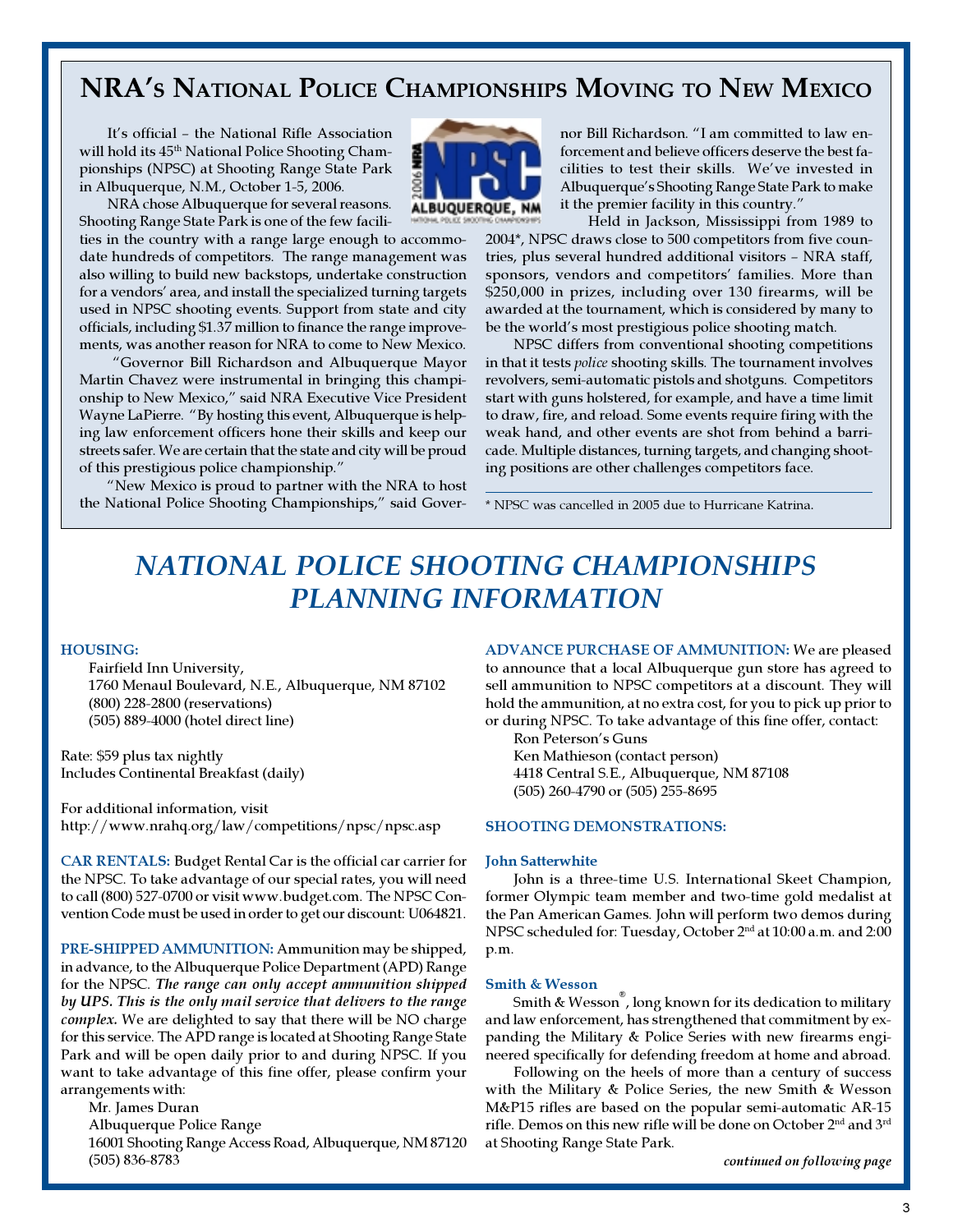#### continued from previous page

#### SPECIAL FUNCTIONS:

According to Smith & Wesson, "These rugged, lightweight rifles chambered in 5.56 mm NATO are built to perform flawlessly under varied conditions. The standard M&P15 offers both the professional and sporting shooter the ideal top-of-the-line semi-automatic rifle. Featuring a removable carry handle and adjustable front and rear sights, the M&P15 offers quick sight acquisition and convenient handling. As tough as it is effective, the rifle comes standard with a chrome-lined 16-inch barrel, bolt carrier and gas key while its six-position adjustable stock easily accommodates varied shooters and shooting positions.

"The M&P15 is shipped with a hard carry case. The M&P15A is equipped with a rear folding battle sight in place of the removable carry handle.

"To meet military and police needs, Smith & Wesson also offers a tactical model, the M&P15T. This semi-automatic rifle features folding front and rear battle sights along with a MIL-STD 1913 Picatinny Modular Rail System (MRF) supplied by Troy Industries ™ . The Modular Rail System features Smith & Wesson rail covers and exceeds U.S. Military Rail Adapter System requirements. The free floating design provides superior accuracy, reliability and cooling. As with all M&P15 rifles, the M&P15T also features a chromed-lined barrel, bolt carrier and gas key and comes with a hard carry case."

 A specific location and time for the demo have not yet been determined. Check the NPSC website for further updates.

Tim Joseph, director of marketing and media at Woolrich, Inc., announced, on behalf of the Woolrich Elite series tactical apparel, that they would become a major sponsor of the National Police Shooting Championship.

This will be the first sponsorship by Woolrich for the Elite Series, and they intend to be an exhibitor at the event as well. Woolrich, Inc. has had a long-standing relationship with the NRA and has been involved in many programs that benefit both the association and its members.

"We're proud to be involved with this NRA event," said Tim Joseph. "We've been partners with the NRA on a variety of projects, including their Youth Hunter Education Program, for decades. Sponsorship of this event is a logical next step as we introduce our tactical line to the market. The NRA events are always professionally run, well attended, and fun. We look forward to yet another long-running cooperative program with the National Police Shooting Championship with our Elite Series tactical line."

Woolrich will sponsor a reception, with the timing to be announced at a later date. In addition, Joseph, along with Fernando Coelho of Backyard Outfitter and Ron Bernstine of the Woolrich Elite tactical apparel division, invite all attendees to visit the Woolrich booth during the championship.

# Police Pistol Combat Program Frequently Asked Questions

Here is a list of frequently asked questions concerning NRA's Police Pistol Combat Program. If you have a question that needs to be answered, don't hesitate to send it to us at lead@nrahq.org!

### How do I know if I'm eligible to compete in Police Pistol Comba<sub>t</sub>?

You must be a full-time law enforcement officer (or retired officer) meeting Police Pistol Combat Rule 2.4 in order to be eligible. Beginning in 2006, PPC was opened up to Military Police.

#### How do I get a copy of the Police Pistol Combat Rulebook?

The most current version of the Police Pistol Combat Rulebook in print is the 2005 edition. Changes for 2006 can be downloaded from our website or sent to you from our office. To order a rulebook online, visit http://www.nrahq.org/law/index.asp. To download the 2006 rule changes, visit http:// www.nrahq.org/law/competitions/competitions.asp.

### Are there separate classification ratings for the revolver and semi-automatic pistol?

Yes, NRA keeps separate records for both disciplines and officers may earn a classification with either or both.

#### Where are PPC matches conducted?

NRA sanctions over 800 tournaments annually nationwide. Upcoming tournaments are featured in Shooting Sports USA and on our website at http://www.nrahq.org/law/competitions/ competitions.asp. You can also simply call our office at (703) 267-1635, 1632 or 1621.

How do I get classified in Police Pistol Combat? Once 300 shots from NRA sanctioned tournaments are received, you will automatically receive a classification card.

#### What scores are used for classification purposes in Police Pistol Combat?

Scores from 1500s, team matches, service revolver, off-duty pistol and stock semi-automatic pistol matches are used to establish a classification. All semi-auto scores are applied to your semi-automatic pistol classification rating and the same rule applies to revolver scores.

#### How am I moved up in class or reclassified?

Once you fire two scores above your current rating, within a two-year period, you will automatically be reclassified upward.

#### How do I request to be declassified?

If you feel your classification rating is too high, you may request to be declassified. This request must be sent in writing to the NRA's Police Competitions Department, 11250 Waples Mill Rd., Fairfax, VA 22030. Staff will review the competitor's shooting history to determine if a declassification is necessary.

#### How do I request permission to compete using an alternate position or artificial support?

Simply send a letter to NRA requesting permission to compete using an alternate position. These sorts of requests require a letter from your doctor describing the medical issue. In some cases, further information may be requested. Additional information may be found in Section 13 of the Police Pistol Combat Rulebook.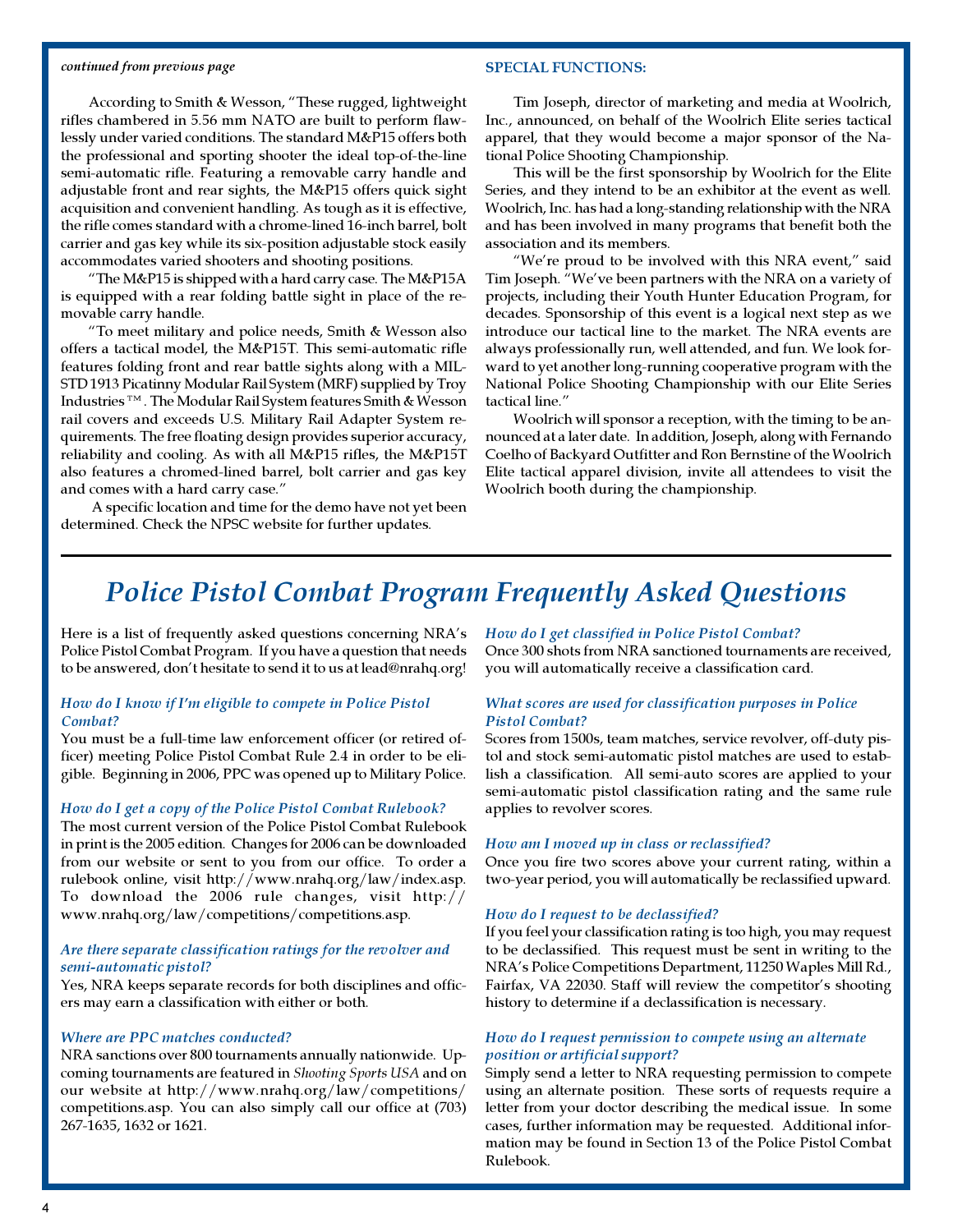# REFEREE'S CORNER

#### By Dwight Van Horn

As you know by now, the National Police Shooting Championships (NPSC) are moving to Albuquerque, New Mexico. This will be the fourth home of the NPSC since its inception in Bloomington, Indiana in 1962. Larry Mead of the Columbus, Ohio Police Department won the first NPSC back in 1962. Larry is still involved in the event and will serve as Match Director this year. Larry will tell you, "Those were simpler times, you shot one 1500, a team match and you were done." After Bloomington we went to Jackson, Mississippi at the Mississippi Highway Patrol Academy, then onto Des Moines, Iowa for eight years of the mud bowl, then back to Jackson at the Jackson Police Department's range. Now, onto Albuquerque!

 Weather conditions in Albuquerque should be better than either Des Moines or Jackson. Their average temperature for that time of year is high 70s, low 80s, with low humidity. As you may know they have a huge hot air balloon festival in Albuquerque. Balloons can't take off in high winds; the festival starts the day after NPSC, which would seem to indicate wind should not be a factor. The elevation there is over 5000 feet so make sure that you hydrate yourselves regularly!

The footprint at the range will look familiar. It will look exactly like the Jackson Police Department Range with the addition of a sidewalk at the three-yard line for the short gun matches. The 25-yard line sidewalk has been widened as well, I believe to six feet, providing a little more room for coaching there. The targets will not be in a pit; they will be at ground level with a stem wall in front of them to protect the turning target mechanisms. The range complex that will host the NPSC is 4200 acres, one of the nicest shooting facilities I've seen. The Albuquerque Police Department Range is close by and is where we will shoot the shotgun match. Good news here, we'll be able to run four competitors at a time. That should cut down on the wait to shoot shotgun and get you done at a decent hour.

There will be an increase in NPSC fees, the first one since 1997, the inaugural year for the 1500 Semi-auto. You can visit the NPSC website to see the increases. Possibly the biggest change this year will be the format for shooting the 1500 Revolver and Semi-auto. You'll take seven targets and 150 rounds of ammo to the line and shoot Match 1 through Match 5 all at one time. No more treks to the parking lot between matches. I have no idea why, but this is referred to as "California Style." I shot this format when I was shooting on the East Coast in the late 1970s. It's usually not a good thing to follow California when it comes to

firearms issues, but this may be the exception.

A move of this magnitude is bound to experience some growing pains. Fortunately the staff is basically the same that has been running NPSC for a number of years now and that should cut that to a minimum. We are trying to look at every aspect of this move to make the transition as seamless as possible. We are asking you to help. If you see something that



isn't working, or needs improvement, let us know, in writing. The overwhelming majority of changes to the rules at NPSC and the Rulebook come from you, the competitors. Be a "team player." The staff and the competitors working together can continue to make the NPSC one of NRA's most successful National Championships.

Remember your first PPC match? I do – 1976, a rather intimidating event. I showed up with a stock nickel-plated S&W Model 19, rear sight blade painted orange, front sight blade painted white. It was pretty! I saw all these "funny guns" with the bull barrels and sight ribs with smudgy stuff on the sights and thought; "What the hell am I doing here?" Of course when I quit shooting in 1998, I asked myself the same question. What kept me going in those early matches were my fellow competitors. You'd have a little brain spasm on the line and the guy next to you would help you out. Then while scoring or after the match you'd be talking to a fellow competitor about equipment, shooting positions, or sight black!! Cops helping cops. We expect there to be some local agencies that will be participating for the first time. Take a minute to talk with them, and make them feel welcome at NPSC. I know we already do that – we're cops, and we take care of our own. Some of you will remember the 4 Queens match in Las Vegas where many casino security officers competed against one another for bragging rights. We are trying to recruit some of the security folks from the local casinos. Tribal Police have a large presence in New Mexico; we are trying to recruit them as well. For you patch collectors, Tribal Police patches are usually very ornate. So bring some trading stock.

This should be a fun event, new venue, new shooting format and hopefully a fist full of new shooters. Let's all work together to make this one of the best NPSC matches yet. Until next year's.

## Keep Kids Safe With FREE Eddie Eagle Materials from NRA

New funding for 2006 allows the National Rifle Association to offer FREE Eddie Eagle GunSafe® materials to law enforcement officers throughout the country.

NRA's Eddie Eagle GunSafe® program teaches children in pre-K through third grade that, if they see a gun: "STOP! Don't Touch. Leave the Area. Tell an Adult."

Among children, fatal firearm accidents in the Eddie Eagle age group have been reduced more than two-thirds since the program's inception, according to the National Center for Health Statistics. NRA feels that gun accident prevention programs such as Eddie Eagle are a significant factor in that decline.

The program's curriculum materials include a colorful animated video, activity workbooks, posters, reward stickers and instructor guides. Both English and Spanish versions are available. Free materials are available while funding lasts to law enforcement officers who teach firearm accident prevention to children.

Call (800) 336-7402 to request your free Eddie Eagle materials. For more information about Eddie Eagle call (800) 231- 0752 or visit www.nrahq.org/safety/eddie.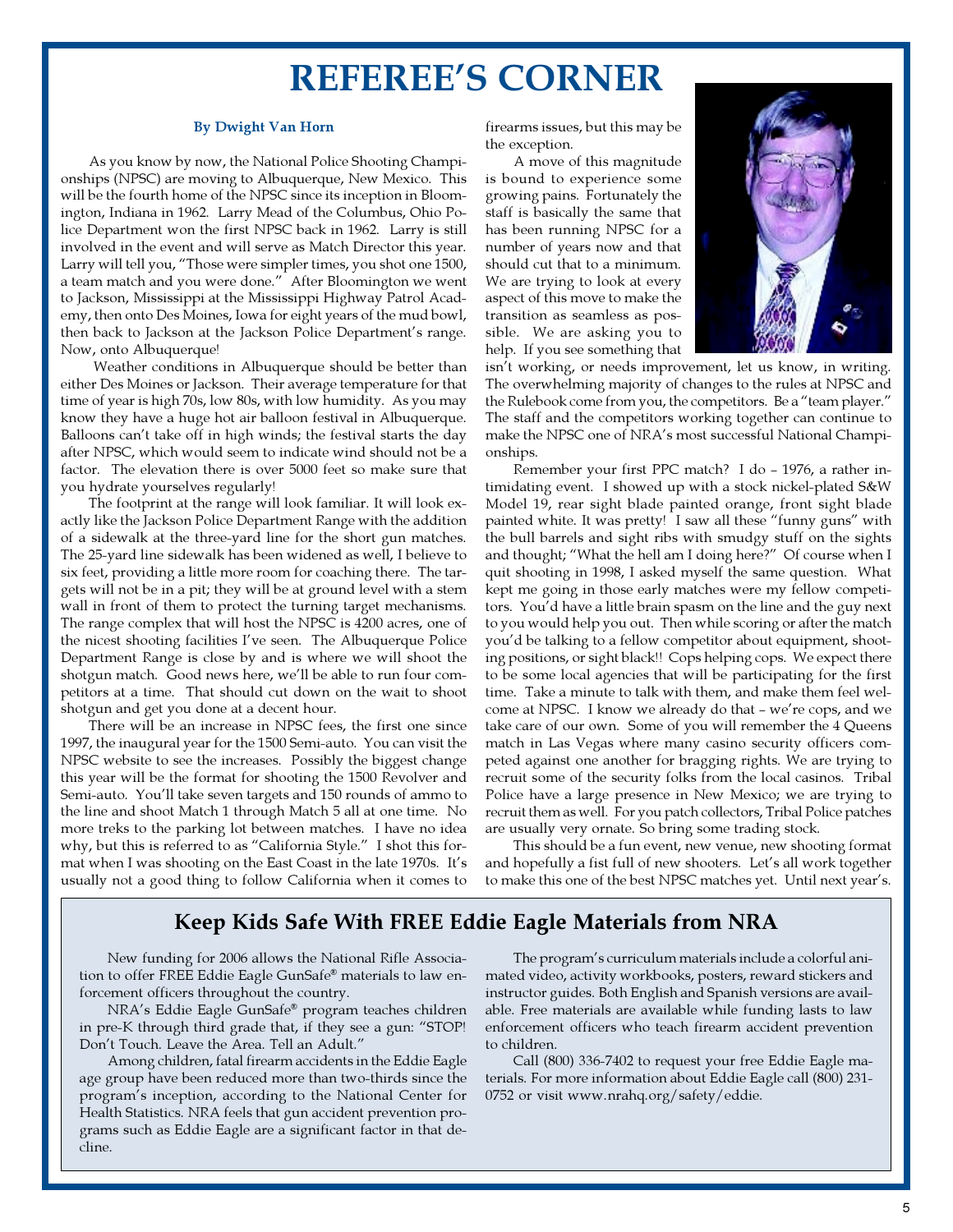

# 2006-2007 Law Enforcement Firearm Instructor Development Schools

www.nrahq.org/law/training lead@nrahq.org • (703) 267-1640



Range Fee, if any, is payable to some hosting agencies; amount varies. NRA Tuition = \$495

## HANDGUN & SHOTGUN INSTRUCTOR

| May 15-19            | Jackson, NJ – FULL         |
|----------------------|----------------------------|
| May 15-19            | Reno, NV                   |
| June 5-9             | Cañon City, CO             |
| June 5-9             | Tuscaloosa, AL             |
| June 12-16           | Trinidad, CO               |
| <b>July 17-21</b>    | Pittsburgh, PA             |
| <b>July 17-21</b>    | Vancouver, WA              |
| <b>July 31-Aug 4</b> | Trinidad, CO               |
| Aug 14-18            | Gillette, WY               |
| Sept 11-15           | Del Valle, TX              |
| Oct 9-13             | Las Vegas, NV <sup>1</sup> |
| Oct 16-20            | Defiance, MO               |
| Oct 30-Nov 3         | Knox, TN                   |
| Nov 13-17            | Pearl, MS                  |
|                      |                            |

### HANDGUN INSTRUCTOR

| Aberdeen, WA                                  |
|-----------------------------------------------|
| Panama City, FL                               |
| Castle Rock, $CO2$ (public LE only)           |
| Castle Rock, CO <sup>2</sup> (public LE only) |
| Fairbanks, AK                                 |
|                                               |

## TACTICAL SHOTGUN INSTRUCTOR

| May 22-26     | Brandywine, MD                      |
|---------------|-------------------------------------|
| Aug 14-18     | York. PA                            |
| Aug 28-Sept 1 | Castle Rock, $CO2$ (public LE only) |
| Oct 2-6       | Castle Rock, $CO2$ (public LE only) |

## TACTICAL SHOOTING INSTRUCTOR

| May 15-19  | Columbiana, AL             |
|------------|----------------------------|
| July 10-14 | Brandywine, MD             |
| Aug 14-18  | Meridian, MS               |
| Aug 14-18  | Prescott Valley, AZ        |
| Aug 14-18  | Vancouver, WA              |
| Oct 23-27  | Las Vegas, NV <sup>1</sup> |
| Nov 6-10   | Decatur, AL                |
|            |                            |

# Apply early, before school FILLS!!

## PATROL RIFLE INSTRUCTOR

May 22-26 Jackson, NJ June 26-30 Erie, PA July 10-14 Lincoln, NE July 17-21 Douglas, WY Aug 28-Sept 1 La Junta, CO Aug 28-Sept 1 Memphis, TN Sept 11-15 Evansville, IN Sept 11-15 McKinney, TX Sept 11-15 Riverton, UT Sept 18-22 Defiance, MO Sept 25-29 Blountville, TN Sept 25-29 Fairbanks, AK Oct 16-20 Pearl, MS Oct 23-27 Pittsburgh, PA Nov 6-10 Las Vegas, NV<sup>1</sup> Dec 4-8 San Angelo, TX

May 8-12 Muscle Shoals, AL<br>May 22-26 Cañon City, CO Cañon City, CO June 12-16 Grants Pass, OR (public LE only) July 31-Aug 4 Castle Rock, CO<sup>2</sup> (public LE only) July 31-Aug 4 Kennedy Space Center, FL Sept 25-29 Castle Rock, CO<sup>2</sup> (public LE only) Sept 25-29 Brandywine, MD Oct 2-6 Columbiana, AL Nov 27-Dec 1 Panama City, FL

## PRECISION RIFLE INSTRUCTOR

| May 8-12         | Pearl, MS                    |
|------------------|------------------------------|
| May 29-Jun 2     | Amherst, VA (near Lynchburg) |
| June 26-30       | Cañon City, CO               |
| June 24-28       | McKinney, TX                 |
| Aug 21-25        | Modesto, CA                  |
| Nov 27-Dec 1     | Las Vegas, NV <sup>1</sup>   |
| March 26-30 2007 | Columbiana, AL               |
|                  |                              |

## SELECT-FIRE INSTRUCTOR

| Lincoln, NE     |
|-----------------|
| Rock Hill, SC   |
| Columbiana, AL  |
| Meridian, MS    |
| Panama City, FL |
|                 |

To apply to footnoted Instructor Schools, call: 1 Las Vegas, NV – Vern Zuleger (702) 229-4291 2 Castle Rock, CO – Audra (303) 660-7593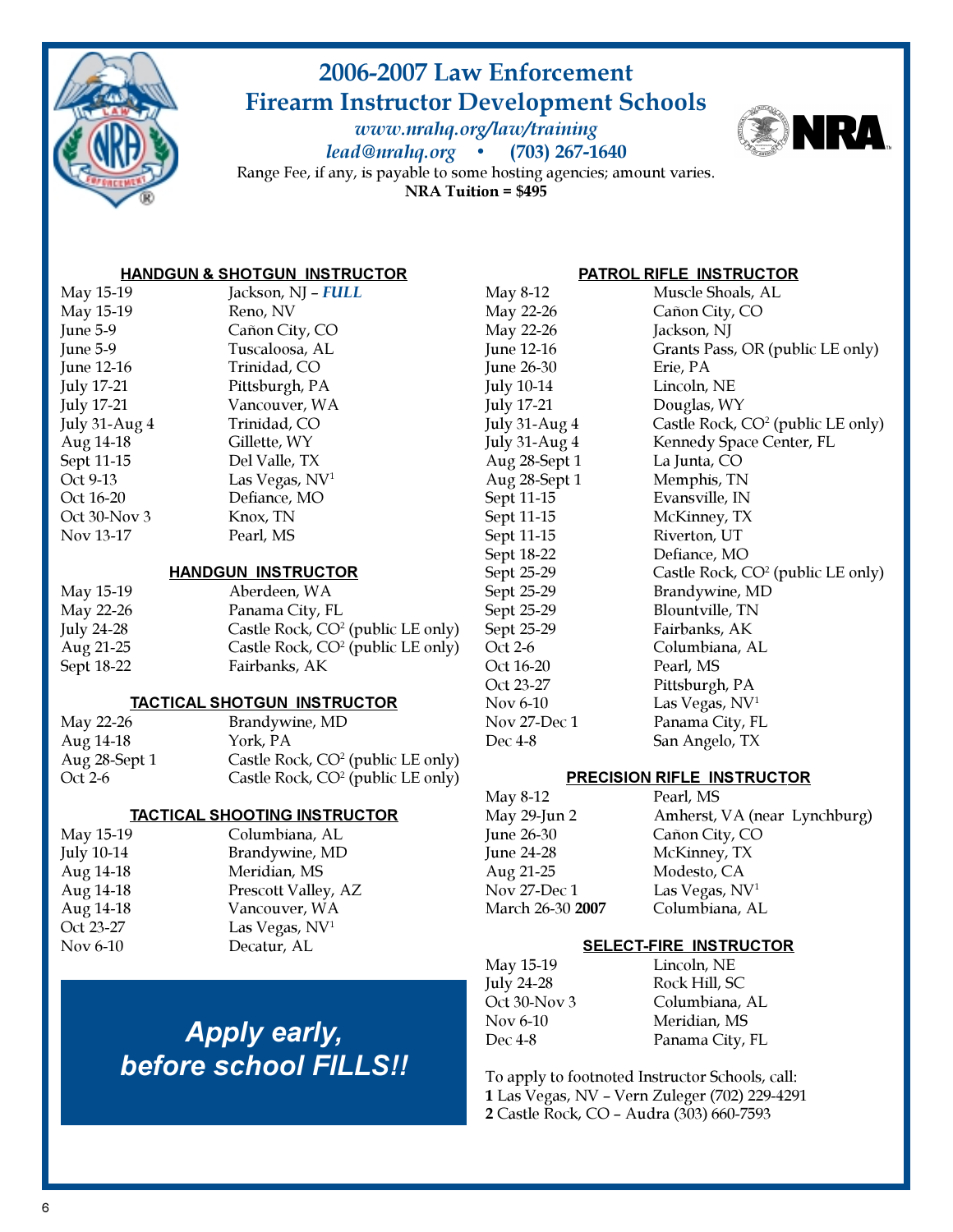# Brownells Launches Military, Law Enforcement Supply Group

#### By Daniel Feldbusch NRA Communications Department

Sometimes when your company is so big, it can be somewhat difficult to reach all of your customers.

Frank and Pete Brownell found themselves in this situation a few years back.

Frank and Pete, the father-and-son team who are a part of three generations of Brownells - the major supplier of firearms accessories and gunsmithing tools since 1939 – had their very successful 500-page catalog going for quite some time.

However, owning a company with an inventory of more than 32,000 items for shooters and gunsmiths worldwide, the two realized that there was a very important group that was being overlooked.

"This was a straight-old opportunity for us to get into a market that we were not targeting," Frank said from the Brownells' home office in Montezuma, Iowa.

Brownells had military and law enforcement personnel coming to them asking for more specific equipment geared to keeping the United State safe from today's modern criminal.

"There was a realization that domestic law enforcement needed more support," Pete said. "We took a look at the current situation of today's police force and we realized that they are dealing with bad guys who have gotten badder."

Thus began the new division of Brownells MIL/LE Supply Group. This division was focused on the special needs of the people that make our nation safe.

The department was designed to help maintain and upgrade service and tactical weapons and equipment for departmental procurement personnel, armorers and associated gunsmiths.

Pete said this was a small way for their company to give back for all of the things that today's police and military do for us.

"These are the people who make the ultimate sacrifice to help fulfill our mission as a country," Pete said. "We wanted to help out the people who were helping us."

The division included the creation of the MIL/LE Supply Group to stay focused on the emerging law enforcement and military product trends and a web site, www.brownells.mil-le.com, where police could go to stay up-to-date on current products. Brownells also completed a special classroom for law enforcement training use, plus new range facilities near the company's headquarters.



The Brownell family also gave financial support to NRA Foundation programs like the Law Enforcement Training Endowment and the Youth Education Endowment. With over \$1.3 million given to The NRA Foundation, Pete said his family is just trying to do their part in keeping this nation safe.

"It's been a part of our family values to lend support when needed," Pete said. "In this case, we found it to be helpful to provide what the law enforcement agencies were looking for."

The most recent installment of the Brownells' project was to produce what Pete called a "test publication" that offered the tools needed for law enforcement and military agencies. Pete said their catalog gives law enforcement the hard-to-find equipment while their competitors were into finding the best uniform.

"This catalog is a response to what the customer wants," he said.

The consumer responded, too, so they came out with their second catalog.

"It's now going be something that we'll put out on a regular basis," Pete said. The catalog pulls in the needed items for the military and law enforcement to about 14,000 of the over 30,000 items that Brownells stocks.

"The catalog offers the products that they want," Pete said. "We can also find some things that they might need."

Pete said this catalog and division will not disappear anytime soon and will continue to offer what will keep officers safe on the streets.

"It's expanding right now," Pete said. "It's a budding center of business and we're staffing up to it. It's going to be here for a while."

## 2006 NRA-Hosted Tuition-Free Law Enforcement ARMORER Schools

### NRA Headquarters • Fairfax, Virginia

| <b>SCHOOL DATES</b> | MFR.      | <b>TUITION-FREE ARMORER SCHOOLS</b>                | <b>ENTRY DEADLINE</b> |
|---------------------|-----------|----------------------------------------------------|-----------------------|
| July $13$           | Glock     | Pistol Armorer                                     | June 1                |
| July 24-26          | Beretta   | 90 Series & 8000 Series Pistol, CX Storm Rifle Arm | June 9                |
| July 24-26          | FNH       | Five-SeveN Pistol Armorer                          | May $12$              |
| Aug $10$            | S & W     | M&P Pistol Armorer                                 | June 23               |
| Aug 21-23           | Remington | 870 & 1187 Shotgun, 700P & 7615 Rifle Armorer      | July 14               |
| Sept 6-7            | Benelli   | Super-90 Shotgun Armorer                           | July 21               |
| Sept 25-29          | H&K       | MP-5, Burst Trigger Groups, USP Pistol Armorer     | Aug 11                |
| Oct 3-5             | Ruger     | "P" Series Pistol, Mini-14/30 Rifle Armorer        | Aug 18                |
| Oct 16-20           | Colt      | 1911 Pistol, AR-15, M-16 Armorer                   | Sept 1                |
| Nov 2               | Glock     | Pistol Armorer                                     | Sept 15               |
| Nov 14-15           | Sigarms   | "P" Series Pistol Armorer                          | Sept 29               |

For complete information on entry requirements, see http://www.nrahq.org/law/training/armorerschools.asp. Any questions, contact Breanne Lander at (703) 267-1629 or blander@nrahq.org.